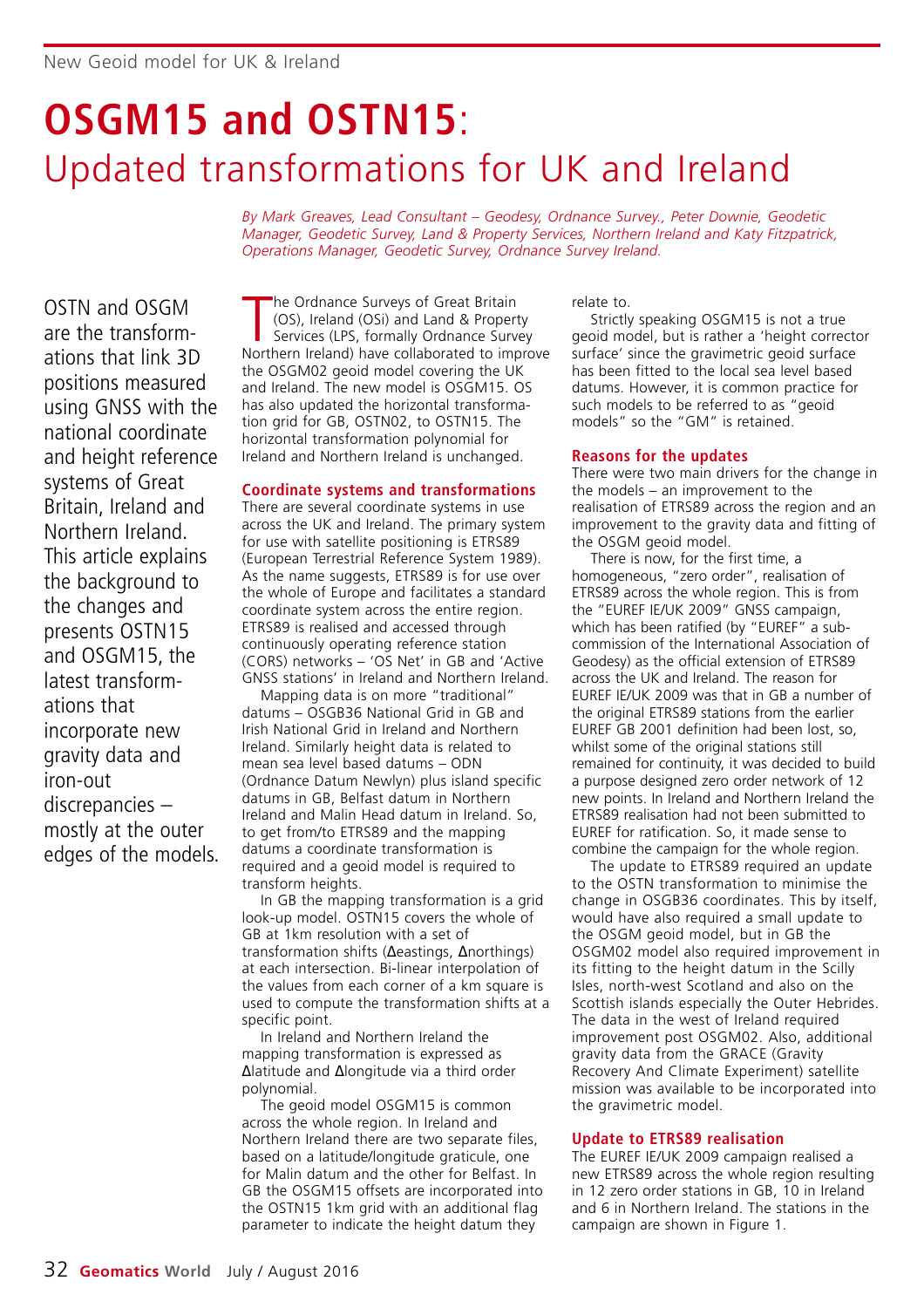# New Geoid model for UK & Ireland

The final accuracy of the new stations is 2mm horizontal and 6mm vertical.

In GB the updated coordinates have been used as fiducial stations for a complete recomputation of the OS Net stations. This is the first time that OS Net has been computed as a whole network since 2001 (when it was simply the "Active GPS Network"). The recomputation has also made use of the latest absolute phase centre offsets models for both terrestrial and satellite antennas. Table 1 shows the differences between the new and old OS Net coordinates.

*Table 1. Differences (in m) between old and new OS Net coordinates.*

|            |                            | East North Up              | 2D    |
|------------|----------------------------|----------------------------|-------|
| Min        |                            | $-0.025$ $-0.010$ $-0.050$ | 0.002 |
| Max        | 0.030  0.021  0.053  0.034 |                            |       |
| <b>RMS</b> |                            | 0.015  0.008  0.018        | 0.017 |

The 2D differences between old and new coordinates for Active stations in Northern Ireland are shown in Table 2.

*Table 2. 2D coordinate changes (in m) for Northern Ireland stations.*

#### **Station 2D coordinate change**

| BELF  | ი იი⁊ |
|-------|-------|
| ENIS  | 0.009 |
| FOYL  | ი იი⁊ |
| KI RF | 0 017 |
| MRKT  | 0 023 |
| OMGH  | 0.014 |

Since the ratification of the EUREF IE/UK 2009 coordinates, LPS has installed four new reference stations, which were not included in the campaign; Queen's University (QUB1), Thomastown (THMS), Ballypatrick (BPTK) and Bangor (BNGR). Unfortunately the original Belfast station (BELF) has since been destroyed. All the new stations have been processed against the original fiducials so are aligned to the EUREF IE/UK 2009 realisation of ETRS89.

#### **OSTN upgrade**

OSTN02 was aligned to the older EUREF GB 2001 realisation of ETRS89. OSTN15 has been aligned to the EUREF IE/UK 2009 realisation of ETRS89 by applying a transformation to the OSTN transformation data set ETRS89 coordinates to shift them to the new ETRS89 realisation. The transformation was computed from common points in both EUREF campaigns.

Table 3 shows the expected differences between OSTN02 and OSTN15. These were computed by passing the same OS Net station coordinates through each transformation. Table 4 shows the expected final impact on user generated OSGB36 coordinates by comparing the old OS Net coordinates passed through OSTN02 with the new ones passed through OSTN15.



*Table 3. Differences (in m) between OSTN02 and OSTN15.*

| East North                   |                                                                            |
|------------------------------|----------------------------------------------------------------------------|
| <b>Min</b> $-0.017$ $-0.009$ |                                                                            |
| <b>Max</b> $-0.006$ 0.002    |                                                                            |
| <b>RMS</b> 0.012 0.004       |                                                                            |
|                              | Table 4. Differences (in m) old OS Net + OSTN02<br>and new OS Net +OSTN15. |
|                              |                                                                            |

| East                | North    |
|---------------------|----------|
| <b>Min</b> $-0.037$ | $-0.015$ |
| $Max$ 0.019         | 0.018    |
| <b>RMS</b> 0.009    | ი იი⁊    |

The format of the OSTN15/OSGM15 transformation parameter file is unchanged from OSTN02/ OSGM02. The main difference between the two files, apart from the updated parameters, is that the inbuilt 10km offshore cut-off in OSTN02/OSGM02 has been removed from OSTN15/OSGM15. In OSTN02/OSGM02 transformation parameters beyond 10km offshore were set to zero. The OSTN15/ OSGM15 transformation grid is fully populated.

The on-shore parameters are computed from the OSTN dataset of over 4,200 points with an observed difference between OSGB36 and ETRS89. A Triangulated Irregular Network (TIN) is fitted to the dataset to express the datum shifts as "surfaces" (one for east shift and another for north). The 1km transformation grid is overlaid onto the surfaces and the transformation parameters at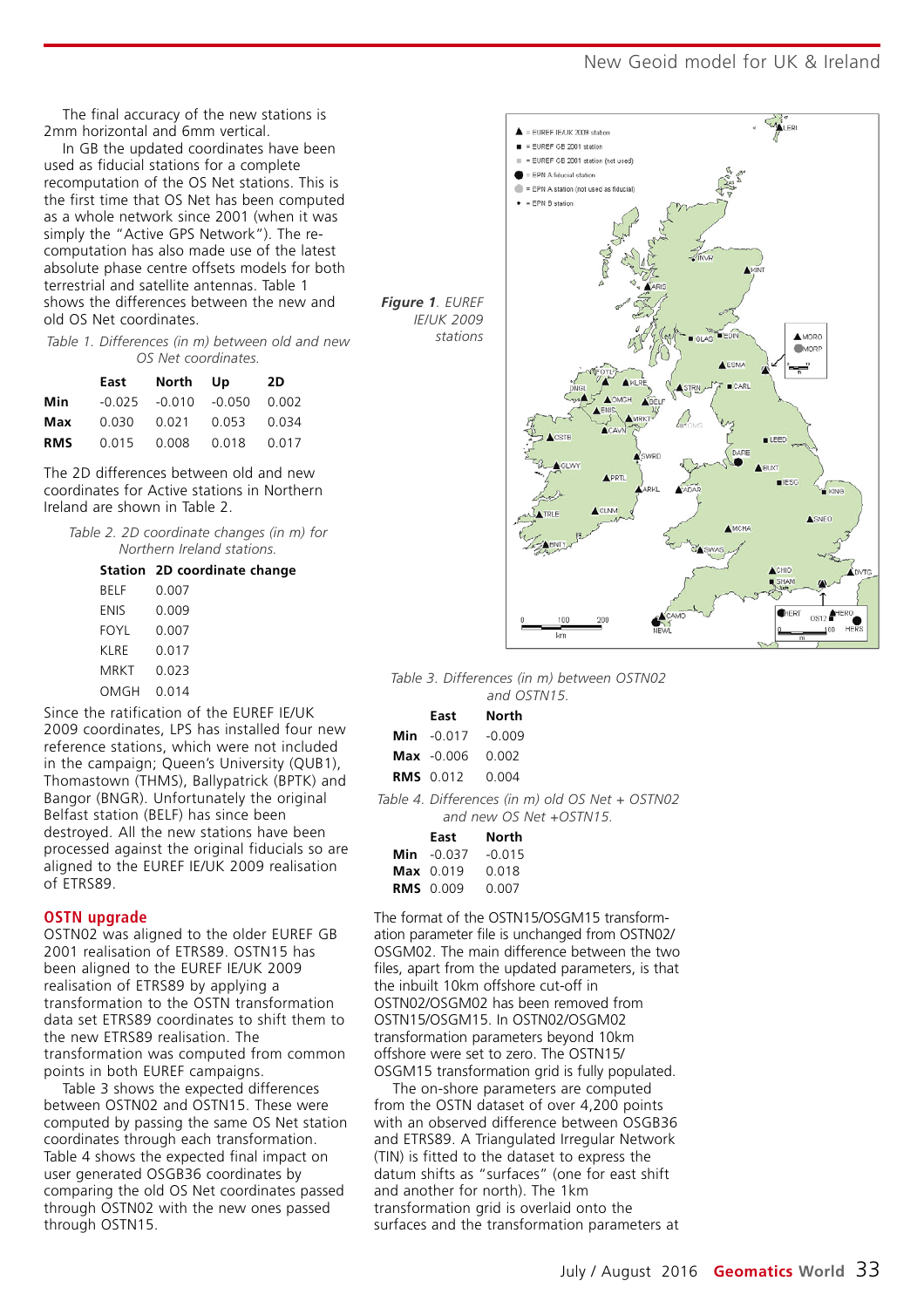each km intersection are interpolated.

The accuracy of the onshore transformation remains the same as it was for OSTN02. Within Great Britain, OSTN15 defines OSGB36. I.e. OSTN15 in combination with the ETRS89 coordinates of the OS Net stations, rather than the fixed triangulation network, define the National Grid. This means that, for example, the National Grid coordinates of an existing OSGB36 point, refixed using GNSS from OS Net and OSTN15, will be the correct ones. The original archived OSGB36 National Grid coordinates of the point (if different) will



*Figure 2. Map of transformation extents.*

- **—** = Extent of Irish OSGM15 files
- **—** = Extent (10km buffer) of Belfast OSGM15 datum built into OSGM software
- **—** = Extent (20km buffer) of Malin OSGM15 datum built into OSGM software
- **—** = Extent of OSTN15/OSGM15 file
- **—** = Extent of OSGM15 "Newlyn Offshore" datum (flag 15)
- **—** = Extents (2km buffer) of Great Britain OSGM15 land based datums: Newlyn, St Marys, Douglas02, Stornoway15, Lerwick, Newlyn (Orkney)

be wrong, by definition, but the two coordinates (new and archived) will agree on average to better than 0.1m (0.1m rmse, 68% probability). Out from the GB landmass the offshore parameters are based on an extrapolation of the TIN using boundary points outside the grid created from a seven parameter "Helmert" style transformation between ETRS89 and OSGB36. So, the accuracy of OSTN15 degrades from 0.1m to the 3m level as the transformation is extrapolated from the land based core dataset and is increasingly based instead on the simpler seven parameter transformation.

The removal of the 10km cut-off means a transformation is now available across the whole area within a single application. Previously, users would have to switch to the seven parameter transformation at the 10km boundary. Of course having the transformation available across the whole area does not mean it should be used everywhere. So, there is now an inbuilt transformation "boundary" based on the UK EEZ line (**https://en.wikipedia.org/wiki/ Exclusive\_economic\_zone#United\_Kingdom**), see Figure 2. Parameters beyond this line are flagged as datum number 16, "Outside transformation area" as a warning to users that they have passed the "sensible" boundary beyond which the transformation should not be used.

#### **OSi/LPS Polynomial Transformation**

In Ireland and Northern Ireland analysis of the changes to the ETRS89 realisation following the EUREF IE/UK 2009 campaign showed that a recomputation of the OSi/LPS Polynomial Transformation was not necessary. The changes observed were not significant enough to warrant adjusting the transformation and so it remains the same.

#### **OSGM upgrade – OSGM15 in GB**

OSGM02 was fitted to the height datums in GB via observed geoid separations at benchmarks. The majority of these observations on the GB mainland for fitting to ODN were from a single campaign ("The FBM Project") and were aligned to a different realisation of ETRS89 than the one used for OS Net coordinates. OSGM15 is now aligned to the same realisation as OS Net (from the EUREF IE/UK 2009 campaign) via transformations based on common points in the FBM Project campaign and old OS Net coordinate set. The realignment has resulted in approximately a 0.025m shift in the vertical.

Table 5 shows the expected differences between OSGM02 and OSGM15 and also the accuracies of the OSGM15 datum realisations. The variation of the differences across Great Britain are shown spatially in Figure 3.

A much better fit to ODN has been achieved in north-west Scotland and to the local height datums of the Islands by researching and surveying new benchmarks. A great contribution to the selection of suitable new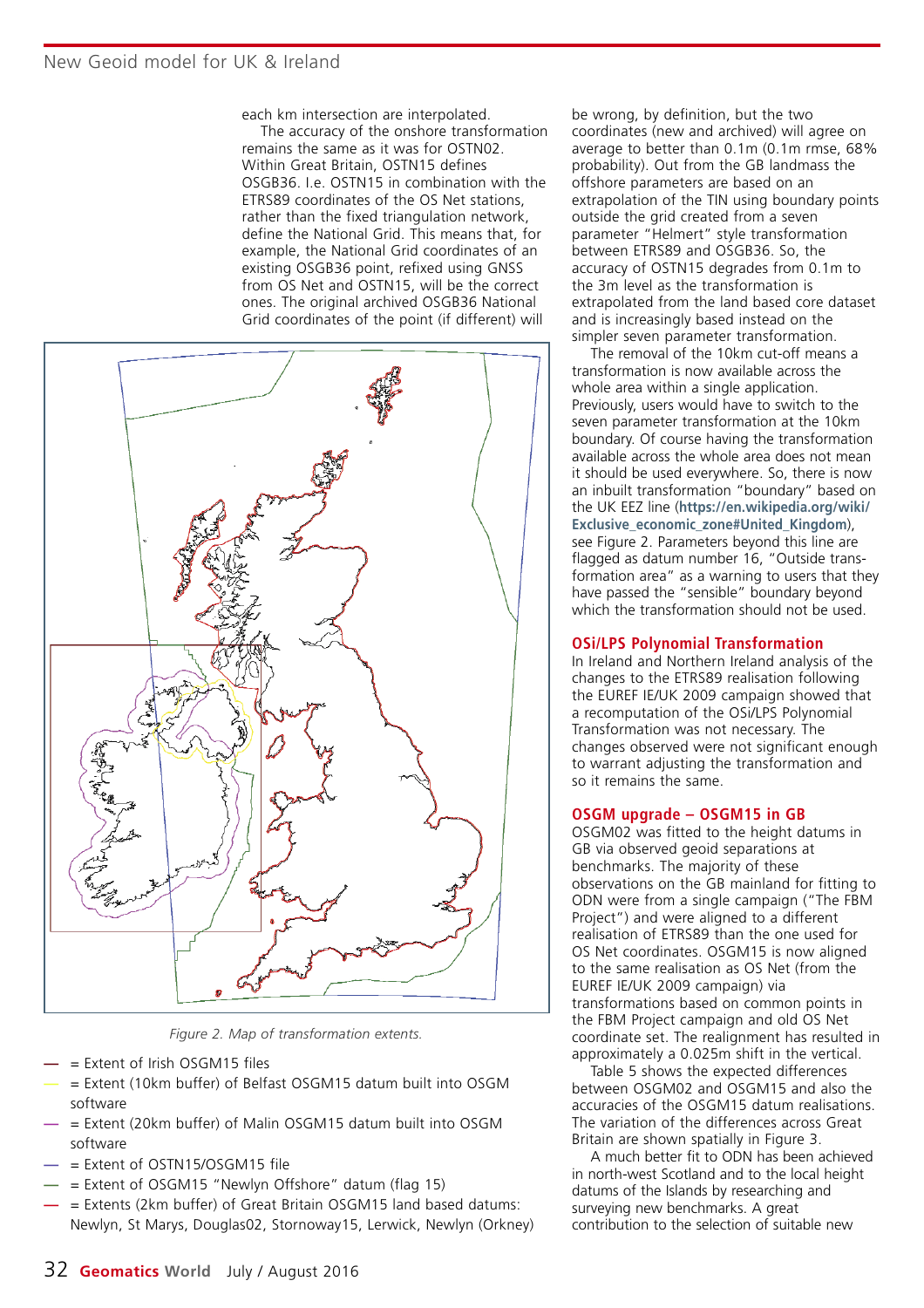New Geoid model for UK & Ireland

points came from extensive research carried out by the late John Hallam, formerly of BGS.

On the Stornoway datum for the Outer Hebrides, OSGM15 now achieves a smoother and consistent fit along the whole island chain and is more closely aligned to the datum mark in Stornoway. However, this has resulted in a bigger jump from OSGM02 heights in the southern part of the island chain.

On the Scilly Isles, St Mary's datum the previous fit of OSGM02 was to just one point which was not on St Mary's island. OSGM15 is fitted to two new points on St Mary's island and is therefore more closely aligned to the local datum. This has resulted in a height change of approximately 0.35m.

In OSGM02 the Newlyn (ODN) datum extended up to the 10km offshore boundary imposed in the file. In OSGM15 ODN extends to 2km offshore. Since the gravimetric geoid is computed for the whole 700km × 1250km OSTN15/OSGM15 area, but is of course just fitted to Newlyn on the GB mainland – anything offshore is considered an extrapolation of ODN. So, beyond the 2km line this datum is now flagged as "Ordnance Datum Newlyn (Offshore)" to indicate the extrapolated Newlyn datum. Figure 2 shows the transformation extents.

OSGM02 contained some datums for small islands off the north and west of Scotland – Fair Isle, Flannan Isles, North Rona, Sule Skerry and Foula. All these island datums were fitted using single points and testing against OSGM15, which showed that their historic datums were poorly defined so they have been removed from the model. The St Kilda datum has also been removed for the same reason. In OSGM02 the fit on St Kilda was based on three points of varying quality fitting to an assumed mean sea level of unknown origin. OSGM15 highlighted a large discrepancy between the fitted St Kilda surface and both the gravimetric geoid and the fitted ODN surface. In OSGM15 heights in these areas now come from the ODN fitted geoid and are flagged as "Ordnance Datum Newlyn (Offshore)".

To avoid steps in the model where an island datum meets Newlyn (Offshore) each island had a 15km buffer placed around it in addition to the 2km cut off for the island's datum. In the zone between the two buffers a custom surface was fitted between the island datum at 2km and Newlyn (Offshore) at 15km – this achieves a gentle transition from one datum to the other. The transitions were checked by sampling crosssectional profiles for both the island datum, the underlying Newlyn (Offshore) datum and the interpolated sections. An example profile for the Shetlands is shown in Figure 4.

As a consequence of the loss of some datums and the addition of new ones, the OSGM15 datum flags in the file are changed from OSGM02. Where a datum flag was used in OSGM02 the flag value is the same in



*Table 5. Differences (in m) between OSGM02 and OSGM15 in GB and also accuracy values of OSGM15.* 



*Figure 4. Example cross section used to check height datum transition.*